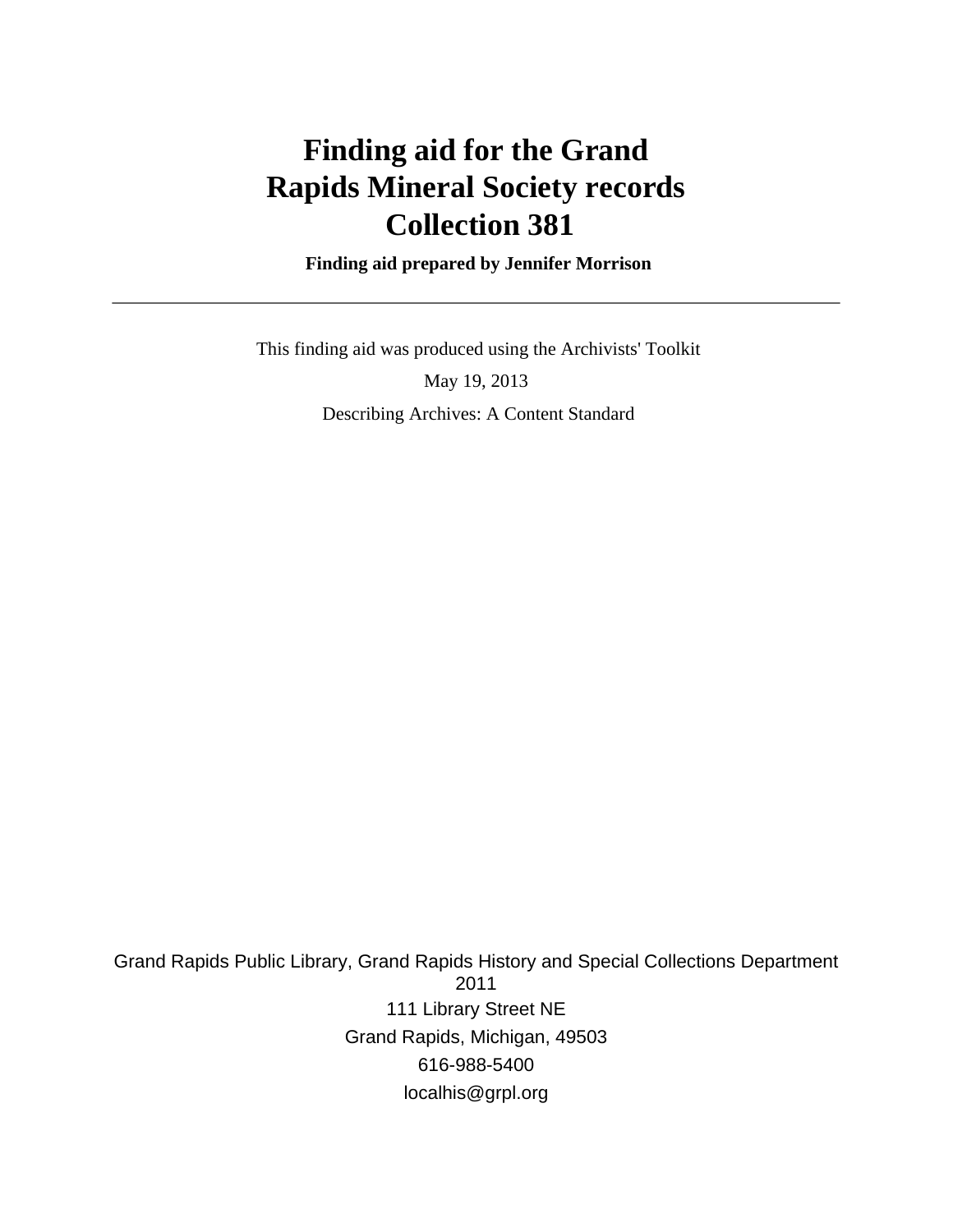# **Table of Contents**

 $\overline{\phantom{a}}$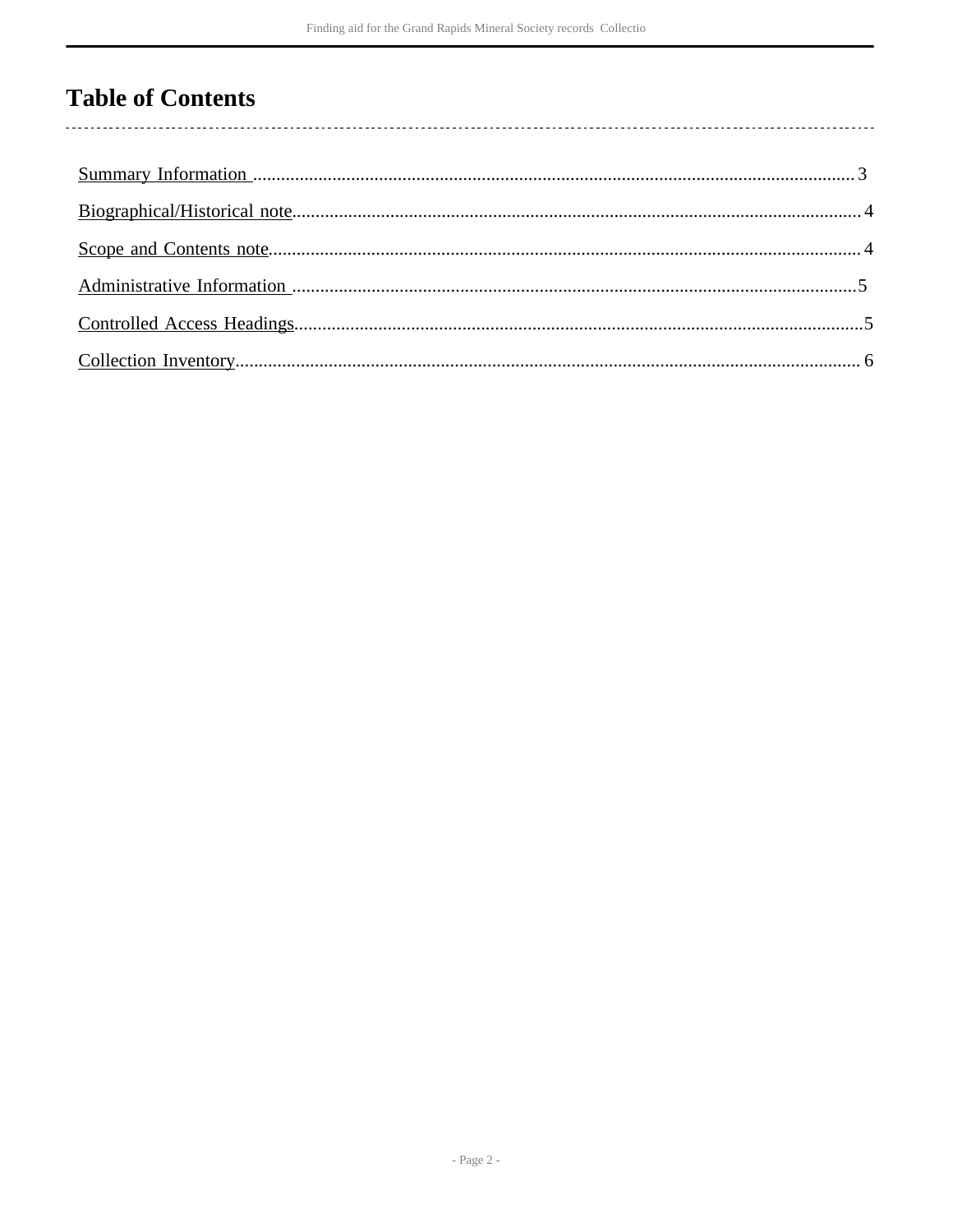# <span id="page-2-0"></span>**Summary Information**

..................................

| <b>Repository</b> | Grand Rapids Public Library, Grand Rapids History and Special<br><b>Collections Department</b>                                                                                                                                                                                                                                                                                                                                                                                                         |
|-------------------|--------------------------------------------------------------------------------------------------------------------------------------------------------------------------------------------------------------------------------------------------------------------------------------------------------------------------------------------------------------------------------------------------------------------------------------------------------------------------------------------------------|
| <b>Creator</b>    | Grand Rapids Mineral Society.                                                                                                                                                                                                                                                                                                                                                                                                                                                                          |
| <b>Title</b>      | <b>Grand Rapids Mineral Society records</b>                                                                                                                                                                                                                                                                                                                                                                                                                                                            |
| Date [inclusive]  | 1956-1994                                                                                                                                                                                                                                                                                                                                                                                                                                                                                              |
| <b>Extent</b>     | 4.5 Linear feet                                                                                                                                                                                                                                                                                                                                                                                                                                                                                        |
| Language          | English                                                                                                                                                                                                                                                                                                                                                                                                                                                                                                |
| <b>Abstract</b>   | The Grand Rapids Mineral Society was active in Grand Rapids, Michigan<br>from 1958 to 1994. The society met monthly at the Grand Rapids Public<br>Museum, participated in fund raising activities, presented speakers,<br>held rock shows and led field trips. This collection includes meeting<br>minutes, correspondence, scrapbooks, press releases and programs. The<br>organization's newsletter, the Glacial Drifter, is available on the periodical<br>shelves in the local history department. |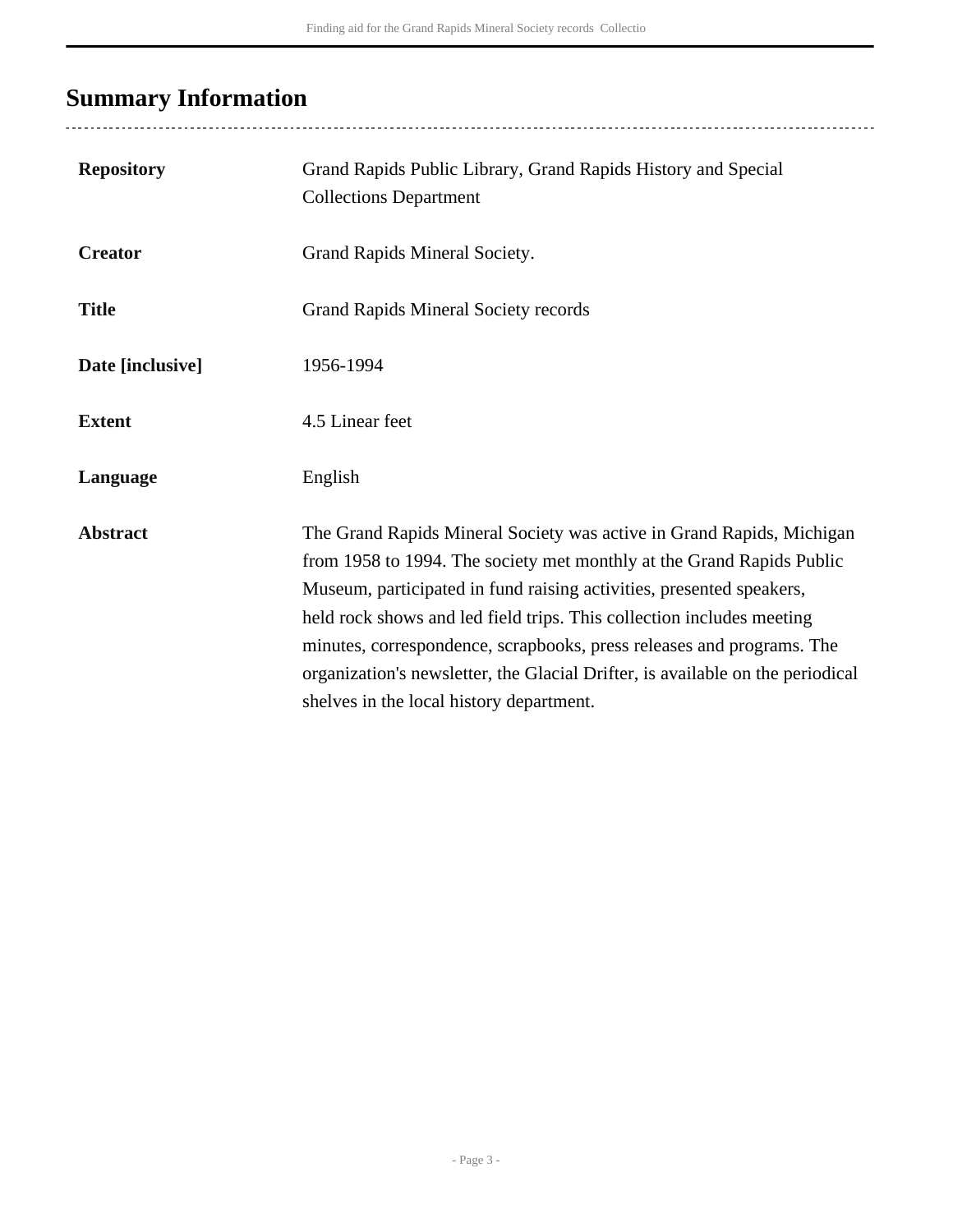## <span id="page-3-0"></span>**Biographical/Historical note**

Robert Rozema, Raymond Kerr and their wives initiated the idea of a Grand Rapids rock club at a meeting in October 1958. Later that month a larger group met and selected the following officers: Robert Rozema, president; Richard Rose, vice president; Jane Kerr, secretary; Henry Slater, treasurer; and Mary Jane Dockeray, guide. Also present at this second meeting was C.N. Woolf, the president of the Kalamazoo Geological and Mineralogical Society, who was able to serve as an adviser to the new Grand Rapids Mineral Society.

The first general meeting was held November 12, 1958 at the Grand Rapids Public Museum. By the end of the first year, the membership grew to 175. The club was incorporated January 27, 1959 and joined the Midwest Federation of Mineralogical and Geological Societies.

The Society continued to meet monthly at the public museum, participated in fund raising activities, presented speakers, held rock shows, led field trips and beginning in February 1959, produced a newsletter called the "Glacial Drifter".

At their December 1993 meeting, the society voted to give any of their remaining funds towards a scholarship at Grand Rapids Community College. They also negotiated with Gordon Olson to have their papers donated to GRPL.

### <span id="page-3-1"></span>**Scope and Contents note**

This collection includes a nicely representative cross section of internal documents from throughout the period of the Grand Rapids Mineral Society's existence, 1958 - 1994. Patrons could gain a good understanding of how the club's administration developed, especially by examining meeting minutes and correspondence. The clippings, press releases, programs and scrapbooks in particular document the public activities of the group. The scrapbooks vary greatly in format and it may take some work for patrons to discern why the material in some of them was collected and placed together while others are more obvious with titles and dates. There is a nice 8x10 black and white print of Roy Rogers, Dale Evans and their son at a GRMS event near the back of the album marked only "1969-1975". All material in the collection relates to the GRMS unless specifically noted and near the bottom of the contents section is a group of more general publications. Issues of the club's newsletter, "The Glacial Drifter," can be found on the periodical shelves in the local history department.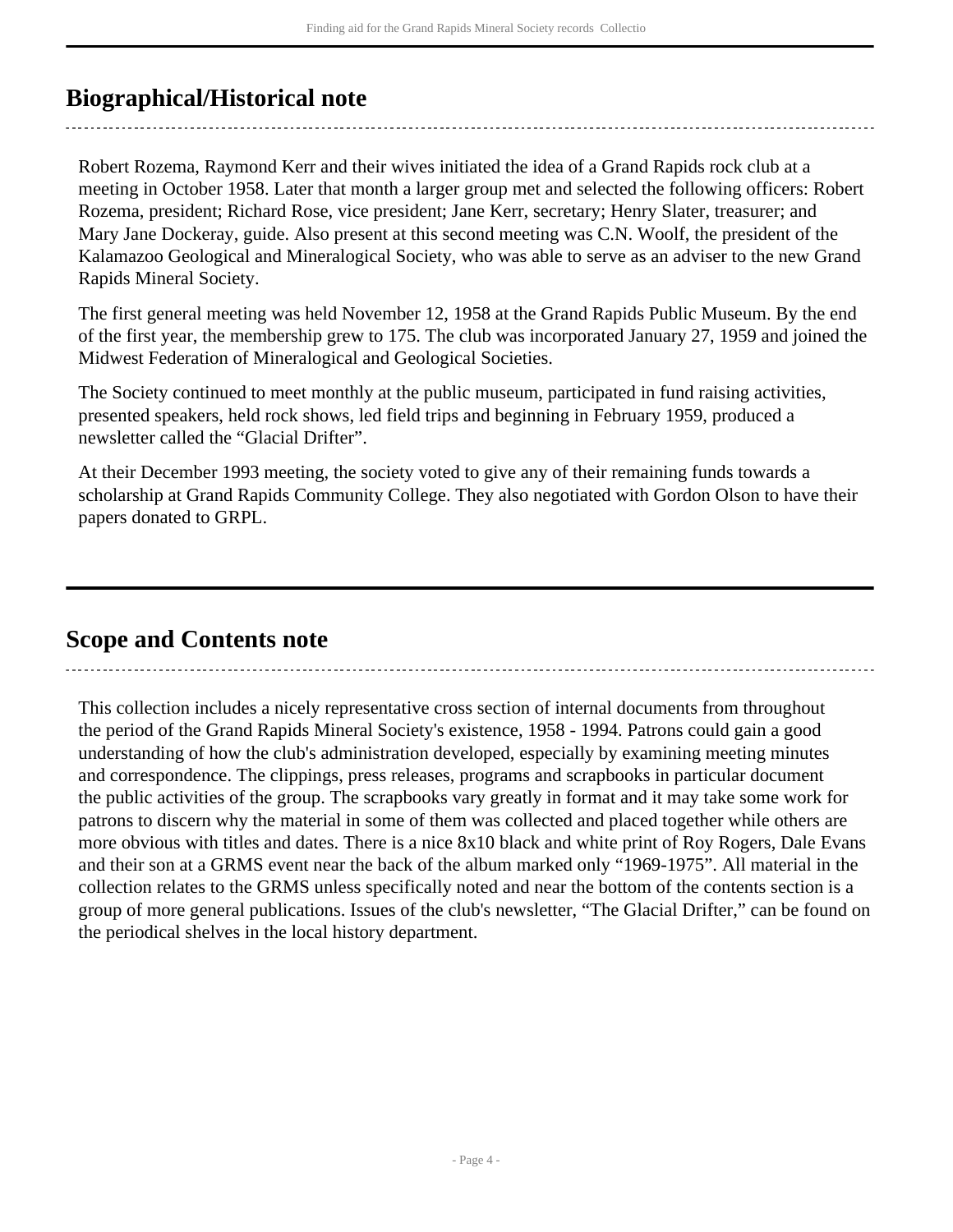## <span id="page-4-0"></span>**Administrative Information**

#### **Publication Information**

Grand Rapids Public Library, Grand Rapids History and Special Collections Department 2011

#### **Immediate Source of Acquisition note**

Robert Beauvais, accession number 1994.030.

### <span id="page-4-1"></span>**Controlled Access Headings**

#### **Genre(s)**

• records (documents)

#### **Geographic Name(s)**

• Grand Rapids (Mich.) -- History

#### **Subject(s)**

- Minerals -- Collection and preservation -- Michigan -- Grand Rapids
- Science clubs -- Michigan -- Grand Rapids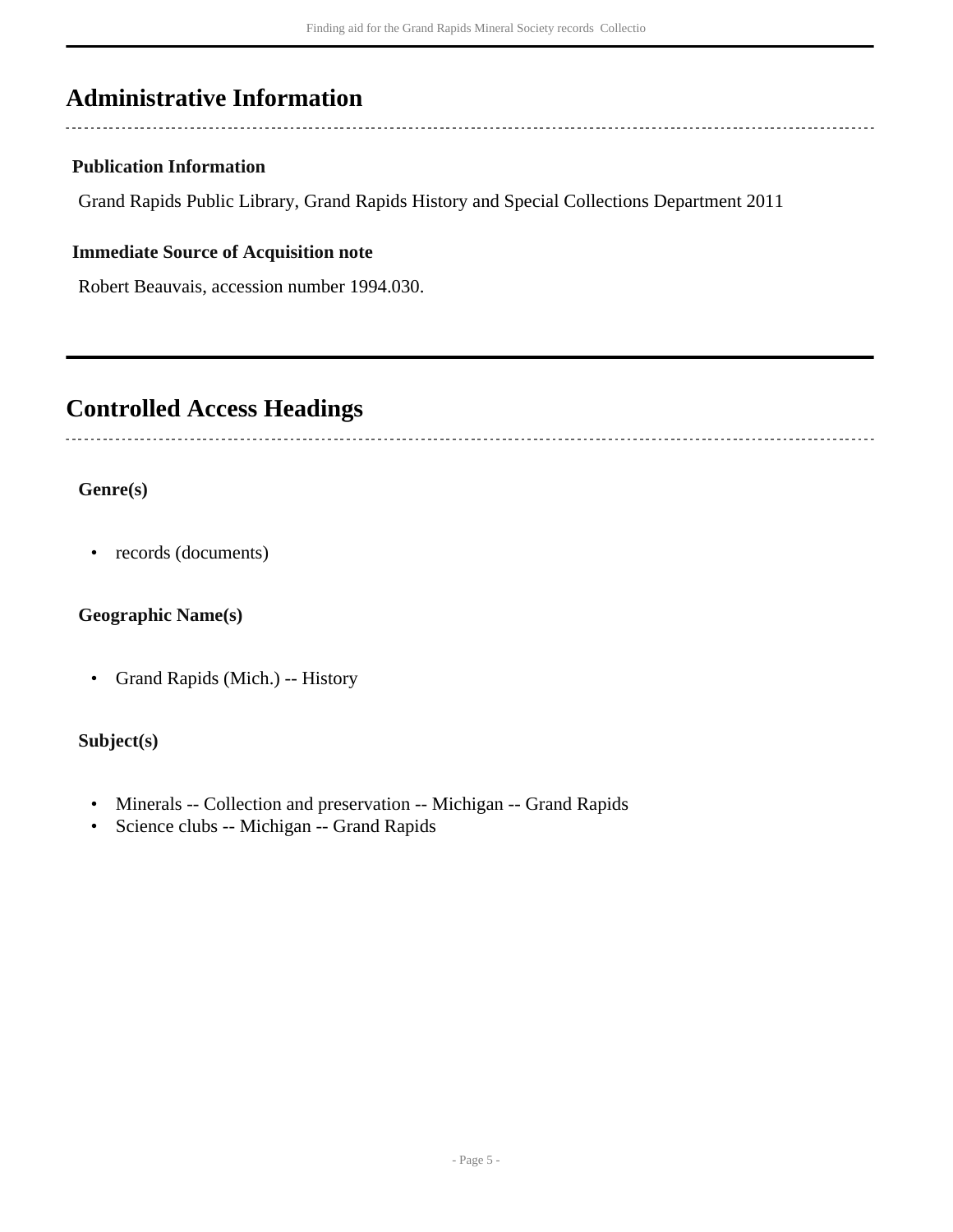## <span id="page-5-0"></span>**Collection Inventory**

|                                                                                    | <b>Box</b> | Folder |
|------------------------------------------------------------------------------------|------------|--------|
| By-Laws/Articles of Incorporation (also 1982 Michigan Annual Report)               |            |        |
| Prepared histories of the club, and 1994 correspondence explaining club<br>history |            |        |

#### **Correspondence**

|                                                                                | <b>Box</b> | <b>Folder</b> |
|--------------------------------------------------------------------------------|------------|---------------|
| General Correspondence, Aug 17, 1959 – Dec. 18, 1986                           | 1          | 3             |
| From folder marked "Mineral Correspondence" (1960-1965 plus other<br>material) |            |               |
| Aug. 12, 1972 Bulletin Contest letter and related documents                    |            | 5             |
| From folder marked "1980 Correspondence" (1979-1980 plus other<br>material)    | 1          | 6             |

**Meeting Minutes** 

**Scope and Contents note**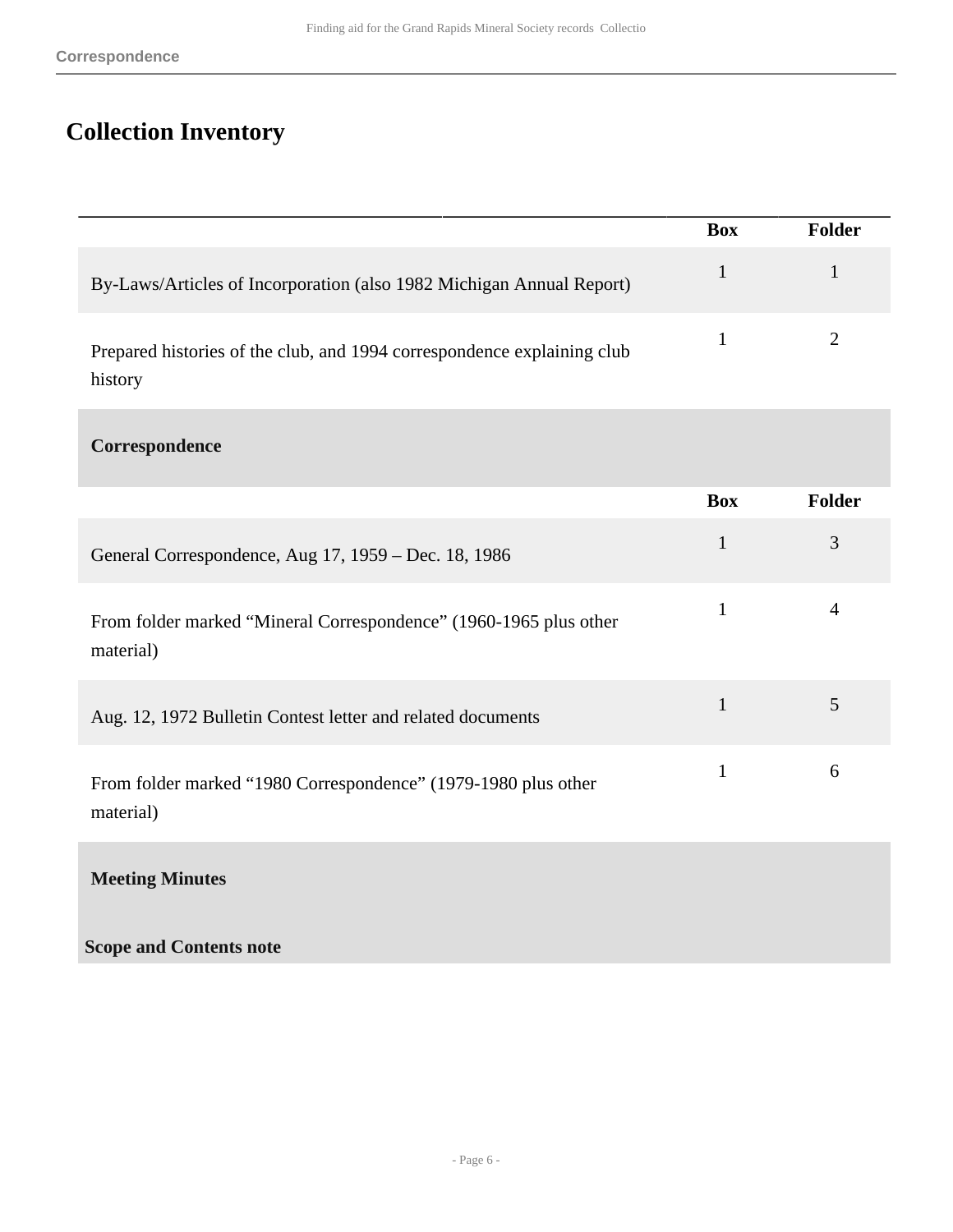With secretary and treasurer reports. Material is organized as it was found collected in the following notebooks, in primarily chronological order with related documents including correspondence and legal documents.

|                                                                                              | <b>Box</b>     | Folder         |
|----------------------------------------------------------------------------------------------|----------------|----------------|
| Jul. 14, 1956 - Dec. 14, 1964: includes articles of incorporation and by-<br>laws            | $\mathbf{1}$   | $\overline{7}$ |
| May 23, 1960 – Aug. 14, 1967: treasurer's reports                                            | $\mathbf{1}$   | 8              |
| Jan. 18, 1965 – Sep. 15, 1969                                                                | $\mathbf{1}$   | 9              |
| Aug. 16, 1971 - Aug. 20, 1979                                                                | $\mathbf{1}$   | 10             |
| Sep. 13, 1971 – Mar. 17, 1975: treasurer's reports                                           | $\mathbf{1}$   | 11             |
| Sep. 24, 1979 – Dec. 22, 1980                                                                | $\mathbf{1}$   | 12             |
| Jan. 26, 1981 – Oct. 1, 1984                                                                 | $\overline{2}$ | $\mathbf{1}$   |
| Oct. 4, 1982 – Mar. 14, 1994: treasurer's reports                                            | $\overline{2}$ | $\overline{2}$ |
| Aug. 22, 1983 – Nov. 30, 1993, treasurer's reports and correspondence                        | $\overline{2}$ | 3              |
| Midwest Federation of Mineralogical and Geological Societies meeting<br>minutes, 1963 - 1976 | $\overline{2}$ | $\overline{4}$ |
|                                                                                              | <b>Box</b>     | Folder         |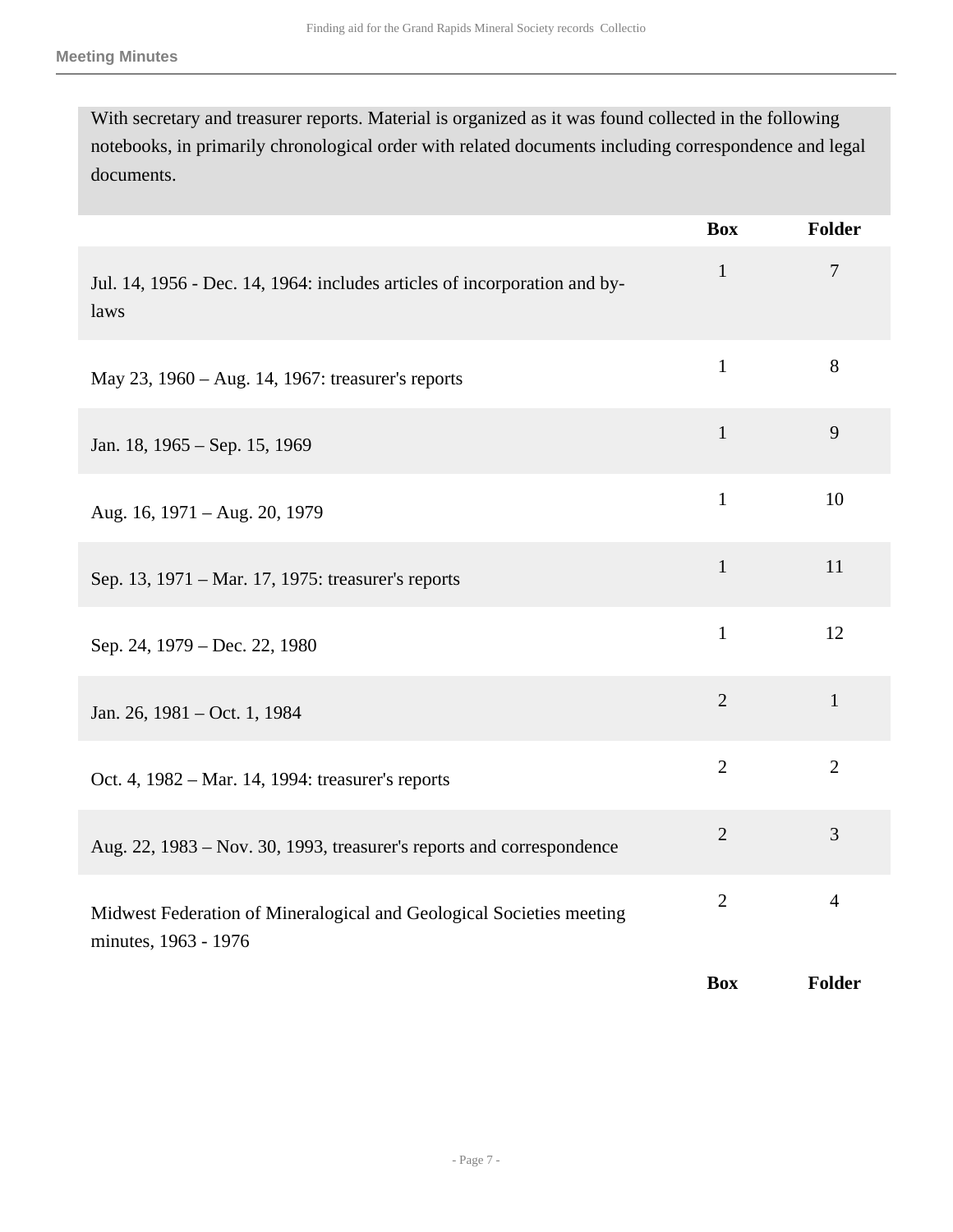| Letterhead, stationary and envelopes, Membership applications, similar<br>forms, 1962 and n.d.                                           | 2              | 5              |
|------------------------------------------------------------------------------------------------------------------------------------------|----------------|----------------|
| Flyers, 1972 - 1978                                                                                                                      | 3              | 3              |
| Press Releases, for the Grand Rapids Public Museum, March 1974 – Feb.<br>1978                                                            | 3              | $\overline{4}$ |
| Newspaper and Magazine clippings: Mar. 3, 1968 – Jul. 30, 1989, many<br>undated, includes small collection of obituaries                 | 3              | 5              |
| Photos: 1973 color print and slide of W.D. Frankforter, four other<br>unidentified (two of rocks and two of children with bags of rocks) | 3              | 6              |
| Programs, 1971 – 1993, n.d.                                                                                                              | 3              | 7              |
| Certificates, 1970 - 1989                                                                                                                | 3              | 8              |
| Lists of names, including visitors, board and general members, 1970 -<br>1985, n.d.                                                      | 3              | 9              |
| Lists, library holdings, club properties, sale items                                                                                     | $\overline{4}$ | $\mathbf{1}$   |
| Scholarships/Awards                                                                                                                      |                |                |
|                                                                                                                                          | <b>Box</b>     | <b>Folder</b>  |
| From folder marked "Scholarship Committee" (1963-1967)                                                                                   | $\overline{4}$ | $\mathbf{2}$   |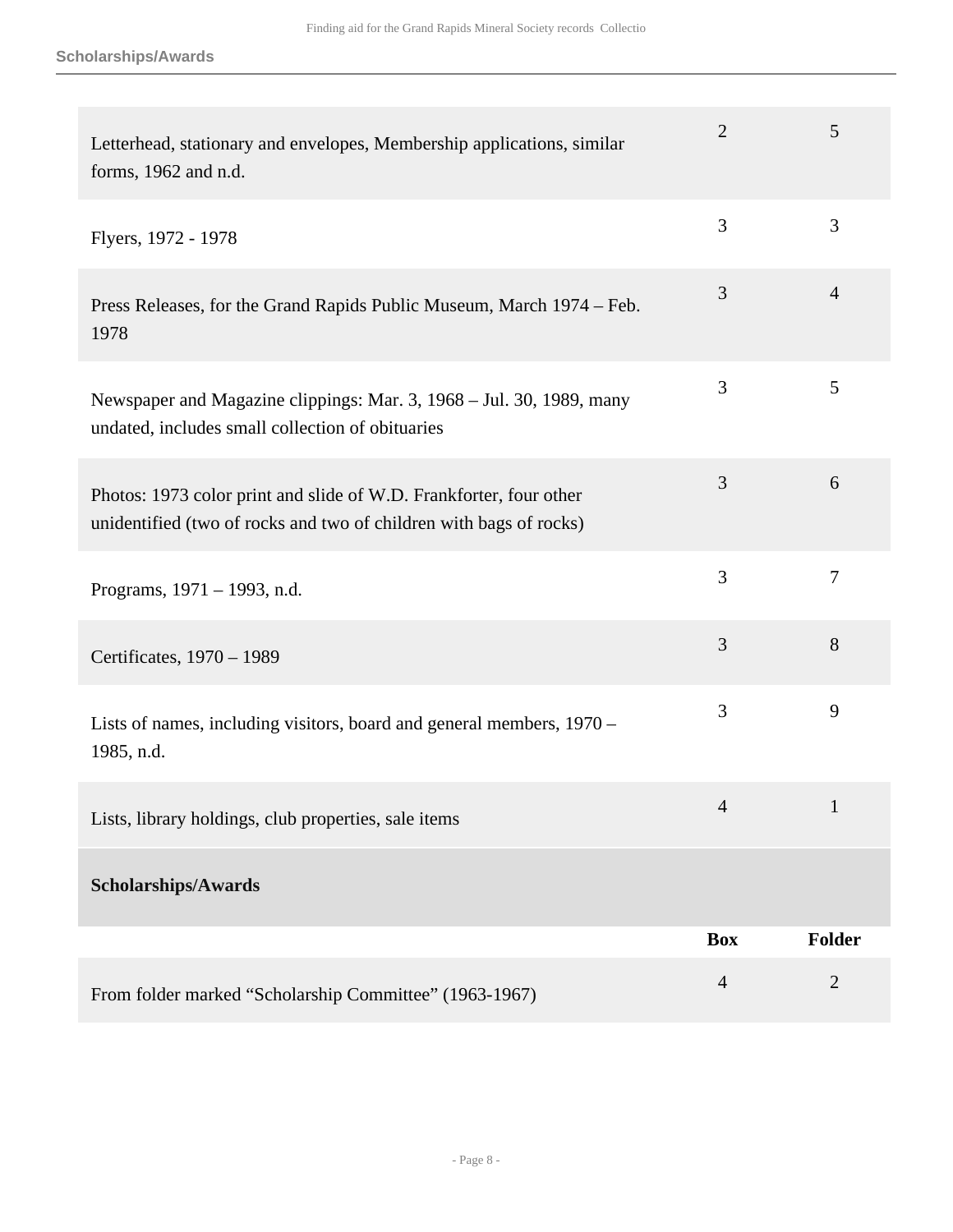| Folder marked "All American Federation Club Award Entry<br>1976" (contains smaller folder marked "Correspondence regarding choice<br>of state mineral")                       | $\overline{4}$ | 3              |
|-------------------------------------------------------------------------------------------------------------------------------------------------------------------------------|----------------|----------------|
| 1985 Education thru Sharing document                                                                                                                                          | $\overline{4}$ | 3              |
|                                                                                                                                                                               | <b>Box</b>     | Folder         |
| Shows, 1962 – 1977 (announcements, schedules, rules, entry forms)                                                                                                             | $\overline{4}$ | $\overline{4}$ |
| Quizes/Contests, 1973 - 1984 (word games, raffles, bulletin contests)                                                                                                         | $\overline{4}$ | 5              |
| "Glacial Drifter", drawings (potential artwork for publication)                                                                                                               | $\overline{4}$ | 6              |
| My Fossil Book (Multiple photocopied booklets with handwritten text and<br>drawings)                                                                                          | $\overline{4}$ | $\overline{7}$ |
| Stickers, "Grand Rapids Mineral Society, Mich."                                                                                                                               | $\overline{4}$ | 8              |
|                                                                                                                                                                               |                | <b>Box</b>     |
| Financial Ledgers, 1974 - 1986                                                                                                                                                |                | 5              |
| Scrapbooks: Thirteen with dates ranging from 1958 to 1983, (various sizes and forms<br>including typical scrapbook format and collected in notebooks, spiral bound and other) |                | 6              |
| <b>Membership Directories</b>                                                                                                                                                 |                |                |
|                                                                                                                                                                               | <b>Box</b>     | <b>Folder</b>  |
| GRMS, 1962 - 1985                                                                                                                                                             | $\mathbf{2}$   | 6              |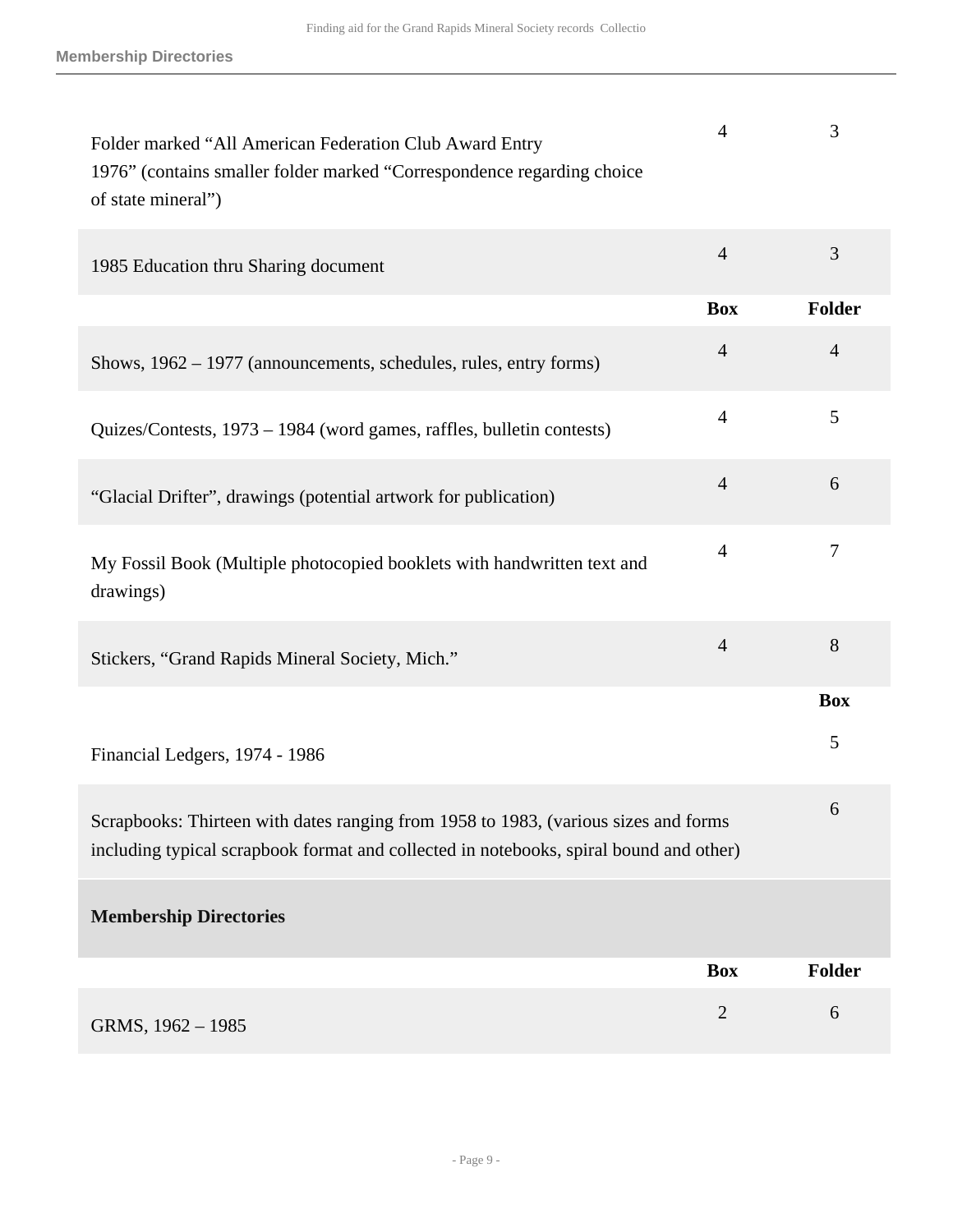| Midwest Federation of Mineralogical and Geological Societies, 1969 -<br>1986/1987                | 3                | 1              |
|--------------------------------------------------------------------------------------------------|------------------|----------------|
| Indian Mounds Rock & Mineral Club, 1983                                                          | $\overline{3}$   | $\overline{2}$ |
| <b>Non-GRMS Material</b>                                                                         |                  |                |
|                                                                                                  | <b>Box</b>       | <b>Folder</b>  |
| Maps, diagrams, charts                                                                           | $\overline{7}$   | $\mathbf{1}$   |
| Academic articles/notes                                                                          | $\overline{7}$   | 2, 3           |
| Midwest Federation/American Federation of Mineralogical Societies<br>publications, $1969 - 1983$ | 7                | $\overline{4}$ |
| <b>Newsletters</b>                                                                               |                  |                |
|                                                                                                  | <b>Box</b>       | <b>Folder</b>  |
| Grand Rapids Museum Assn. News, Mar. 1977 - Apr. 1978                                            | $\overline{7}$   | 5              |
| Contact (Michigan Education Association) Sep. 1971 - Feb. 1974                                   |                  | $\mathcal{L}$  |
| Midwest Federation Newsletter, Jun. 1974 & Jan. 1977                                             | $\boldsymbol{7}$ | 5              |
| Arrowhead News (Midwest and American Federations of Mineralogical<br>Societies) Nov. 1977        | $\boldsymbol{7}$ | 5              |